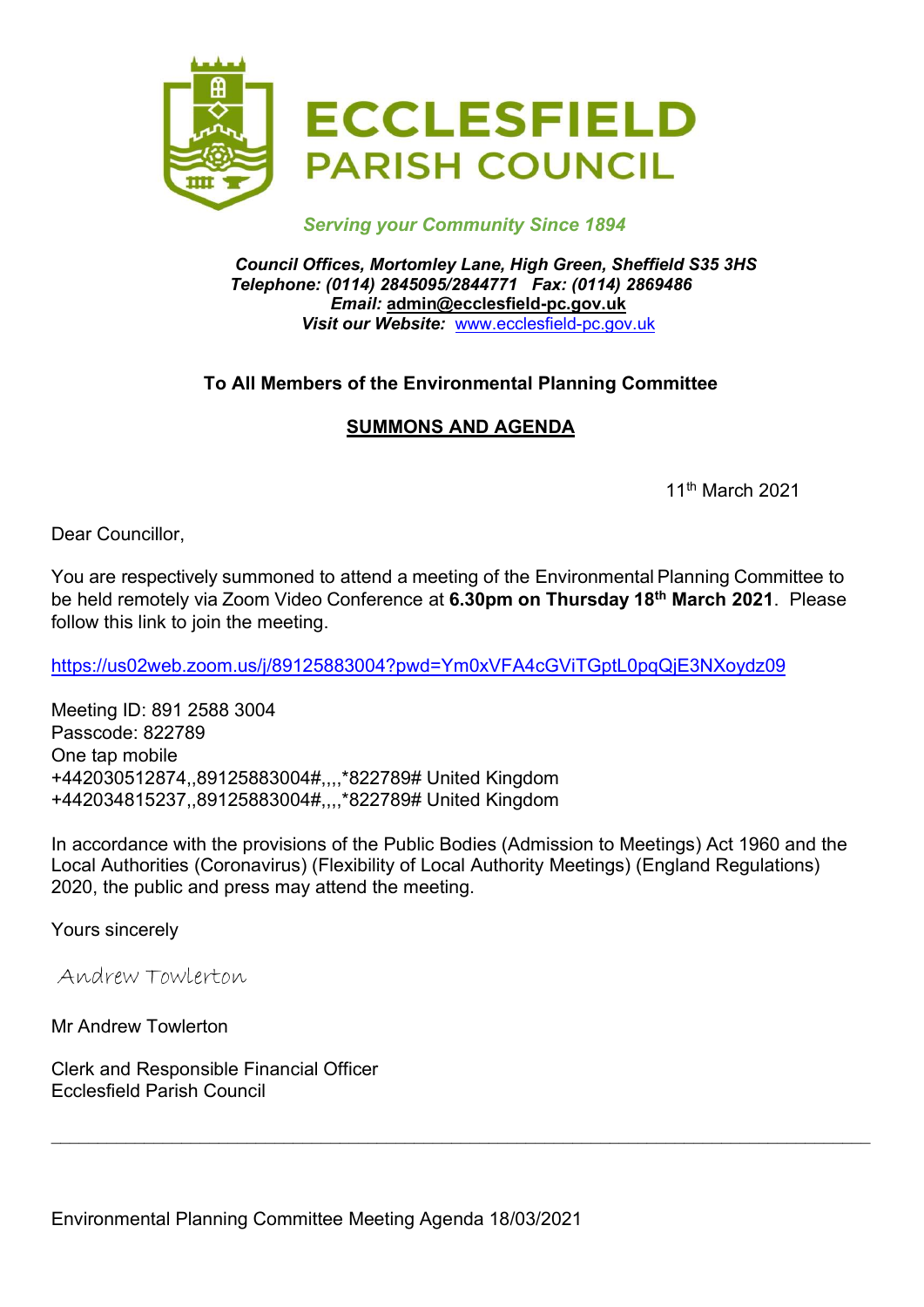#### Committee Membership

Councillor Alan Hooper (Chairman), Councillor David Ogle (Vice Chairman), Councillor John Brownrigg (ex officio), Councillor John Housley (ex officio) and Councillor Carol Levery.

\*Substitute members may be appointed in accordance with Standing Order 4v.

## Chairman's Announcement

Prior to the commencement of the meeting, the Chairman will outline the procedure for this remote meeting to ensure that the meeting is effective and lawful including:

- Councillors must observe the Council's Code of Conduct during the meeting.
- Voting procedure.
- Public session and exclusion of the press and public procedures.
- Anyone wishing to record is asked to let the Chairman of the meeting know prior to the start of the meeting. The meeting is being recorded by the Council for the purposes of aiding the taking of minutes.
- All Councillors present are required to state their name prior to the commencement of the meeting.

## AGENDA

## 2020/125 (EP). Apologies and Reasons for Absence

To note apologies and approve reasons for absence.

#### 2020/126 (EP). Declarations of Interest

To consider any requests for dispensation.

To note any declaration or interests not already declared under the members Code of Conduct or members register of Disclosable Pecuniary Interests.

#### 2020/127 (EP). Exclusion of Press and Public

To consider the exclusion of the Press and Public in accordance with Public Bodies Admission to Meetings Act 1960 Section 1 (2) as amended due to the confidential nature of the business to be transacted.

#### 2020/128 (EP). Public Participation Session

To receive questions from members of the public under the direction of the Chairman and in accordance with the Council's Standing Orders. (standing order 3 states that the public participation session will be for no more than 15 minutes and a member of the public shall not speak for more than 3 minutes).

Members of the public should please note that the Council reserves the right to respond in writing if any matter requires further research or consideration and that reports should be submitted in writing before the meeting so they can be dealt with under correspondence.

Environmental Planning Committee Meeting Agenda 18/03/2021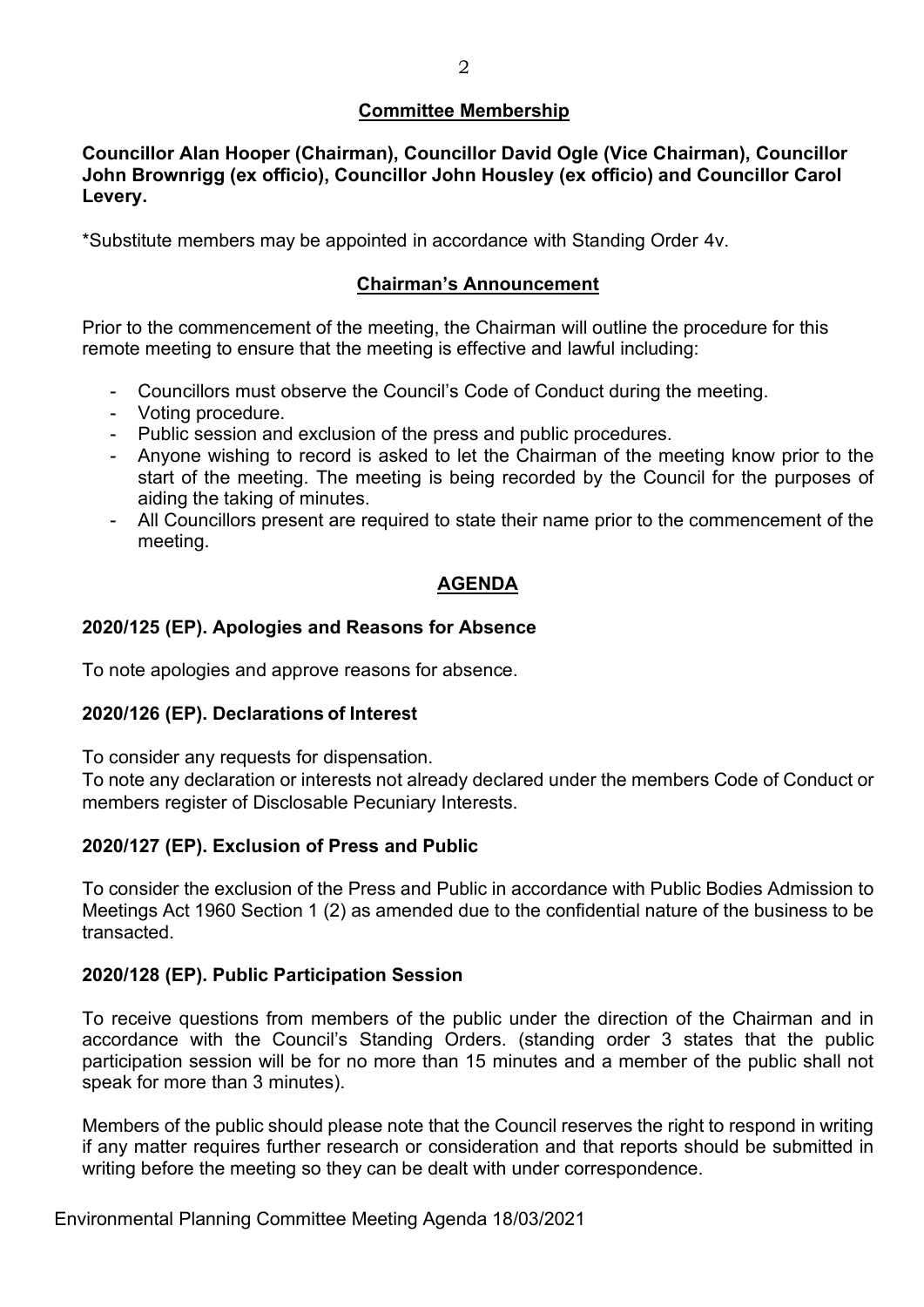## 2020/129 (EP). Environmental Planning Minutes

To consider the Approved Minutes, of 4<sup>th</sup> February 2021 and 18<sup>th</sup> February 2021 (attached as item 129a & 129b) and to consider the Draft Minutes including actions, of the Environmental Planning Committee meeting held on 4<sup>th</sup> March 2021 (attached as item 129c).

#### 2020/130 (EP). Planning Matters

130.1 To note and consider the list of planning applications for comment since the last meeting and any delegated to the Admin Officer in accordance with Council Policy.

| <b>Date</b><br><b>Received</b> | Planning<br>Reference | <b>Site Location</b>                                                                                                  | <b>Brief Description of Proposal</b>                                                                                                                                                                                                                                    | <b>Date Comments</b><br>Due |
|--------------------------------|-----------------------|-----------------------------------------------------------------------------------------------------------------------|-------------------------------------------------------------------------------------------------------------------------------------------------------------------------------------------------------------------------------------------------------------------------|-----------------------------|
| 17/02/2021                     | 21/00579/FUL          | 77 Sundew Gardens,<br>Sheffield, S35 4DQ                                                                              | Erection of first floor side<br>extension over attached garage<br>of dwellinghouse.                                                                                                                                                                                     | 09/03/2021                  |
| 17/02/2021                     | 21/00537/FUL          | 4 Mortomley Close,<br>Sheffield, S35 3HZ                                                                              | Demolition of existing<br>garage/outbuilding and rear<br>conservatory and erection of<br>two storey side extension, rear<br>single storey extension and<br>construction of additional<br>vehicular entrance with electric<br>gates, new wall and hard<br>standing area. | 09/03/2021                  |
| 18/02/2021                     | 21/00482/FUL          | 151-153 Thompson<br>Hill, Sheffield, S35 4JS                                                                          | Erection of 3 single storey<br>dwellinghouses and provision of<br>car parking and amenity space.                                                                                                                                                                        | 10/03/2021                  |
| 18/02/2021                     | 21/00531/FUL          | ASDA, 1 Market Street,<br>Chapeltown, Sheffield,<br><b>S35 2UW</b>                                                    | Layout changes to Asda car<br>park including removal of<br>existing Click and Collect<br>facility, erection of new 2 Bay<br>Click and Collect Facility,<br>reinstate and resurface car<br>parking spaces and associated<br>works.                                       | 10/03/2021                  |
| 19/02/2021                     | 21/00497/FUL          | <b>Site of South Yorkshire</b><br><b>Trading Standards</b><br>(West Site), Thorncliffe<br>Lane, Sheffield, S35<br>3XX | Erection of food store (Use<br>Class E) together with access,<br>car parking, servicing,<br>landscaping and associated<br>works.                                                                                                                                        | 12/03/2021                  |
| 22/02/2021                     | 21/00668/FUL          | 55 Nether Crescent,<br>Sheffield, S35 8PX                                                                             | Demolition of detached garage<br>rear conservatory and single<br>storey extension and erection of<br>single storey rear/side<br>extension including integral<br>garage to dwellinghouse.                                                                                | 15/03/2021                  |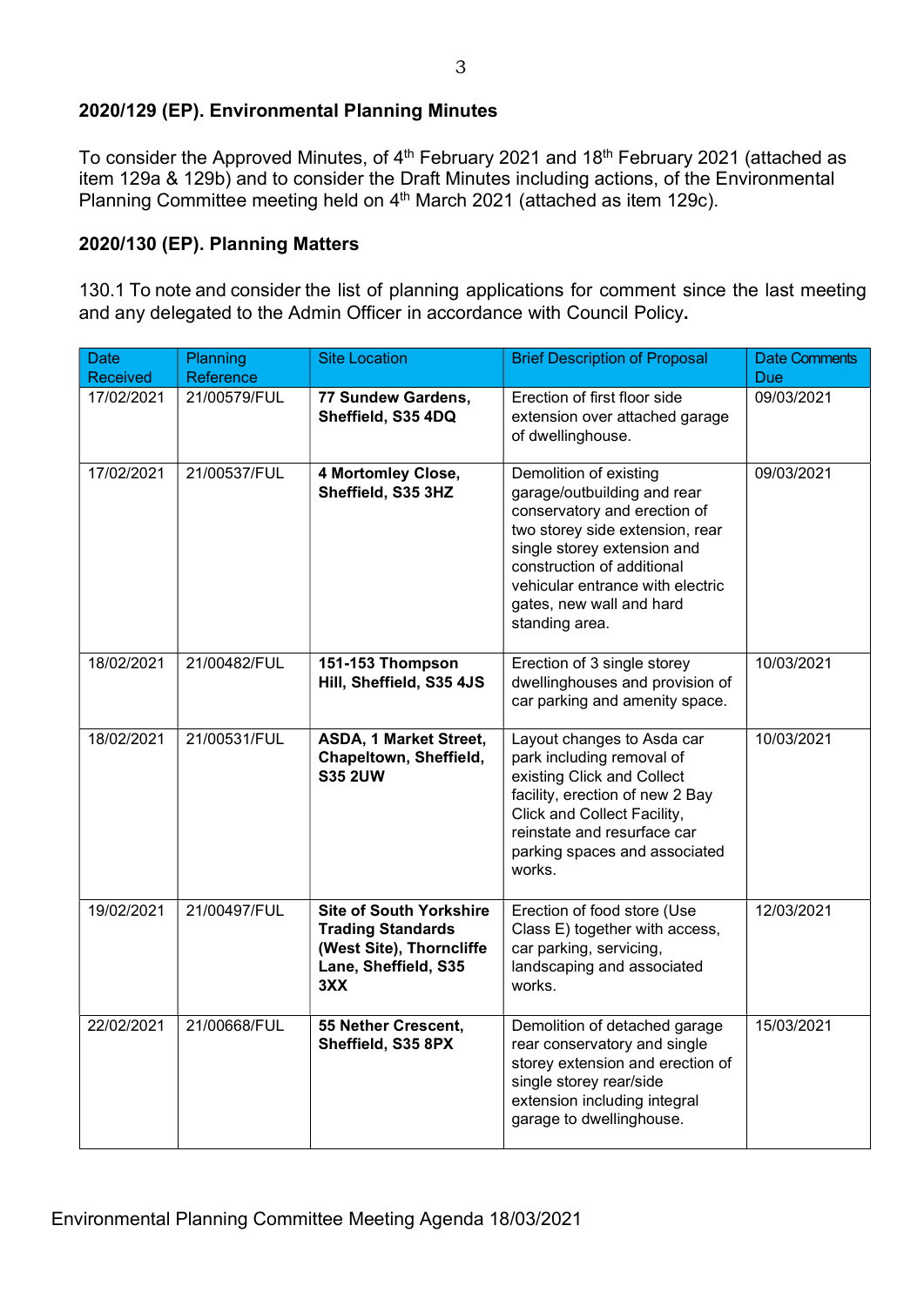| 24/02/2021<br>24/02/2021 | 21/00666/FUL<br>21/00737/FUL | 67 Ironstone Drive,<br>Sheffield, S35 3XZ<br>33 Nether Ley Avenue,<br>Sheffield, S35 1AE                                              | Alterations and single storey<br>extension to detached garage to<br>form ancillary living<br>accommodation for a<br>dependant relative.<br>Demolition of side garage and<br>erection of single /two storey<br>side/front extension with integral<br>garage and demolition of rear<br>conservatory and erection of<br>single store rear extension.                                                 | 16/03/2021<br>17/03/2021 |
|--------------------------|------------------------------|---------------------------------------------------------------------------------------------------------------------------------------|---------------------------------------------------------------------------------------------------------------------------------------------------------------------------------------------------------------------------------------------------------------------------------------------------------------------------------------------------------------------------------------------------|--------------------------|
| 03/03/21                 | 21/00498/FUL                 | <b>Site of South Yorkshire</b><br><b>Trading Standards</b><br>(East Side) Thorncliffe<br><b>Lane and Thorncliffe</b><br>View, S35 3XX | Erection of 8 detached<br>residential dwellings with<br>associated access, parking and<br>landscaping.                                                                                                                                                                                                                                                                                            | 23/03/2021               |
| 08/03/2021               | 21/00881/FUL                 | 15 Ecclesfield Close,<br>Sheffield, S35 9AF                                                                                           | Erection of a single storey rear<br>extension to dwellinghouse.                                                                                                                                                                                                                                                                                                                                   | 26/03/2021               |
| 09/03/2021               | 21/00822/FUL                 | <b>Barnes Hall, Bracken</b><br>Hill, Sheffield, S35 1RD                                                                               | Demolition of timber framed<br>glasshouse and erection of<br>glasshouse with aluminium<br>frame.                                                                                                                                                                                                                                                                                                  | 30/03/2021               |
| 09/03/2021               | 21/00915/FUL                 | 20 Backfield Rise,<br>Sheffield, S35 2YR                                                                                              | Erection of two storey side<br>extension with integral store<br>and formation of steps and<br>additional area of hardstanding<br>to front of dwellinghouse.                                                                                                                                                                                                                                       | 30/03/2021               |
| 10/03/2021               | 21/00917/FUL                 | 13A Jeffcock Road,<br>High Green, Sheffield,<br><b>S35 4HJ</b>                                                                        | Erection of single storey side<br>extension and provision of<br>porch to front of dwellinghouse.                                                                                                                                                                                                                                                                                                  | 30/03/2021               |
| 10/03/2021               | 21/00884/FUL                 | 55 Smithy Carr<br>Avenue, Sheffield,<br><b>S35 2ZQ</b>                                                                                | Erection of a single storey rear<br>extension and covered deck<br>area.                                                                                                                                                                                                                                                                                                                           | 31/03/2021               |
| 10/03/2021               | 20/03690/FUL                 | 250 Thompson Hill,<br>Sheffield, S35 4JW                                                                                              | Alterations to site layout and<br>house types, including increase<br>of ridge heights, alterations to<br>and additional fenestration,<br>addition of raised external<br>terraces to House type B,<br>detached outbuilding in plot 1<br>(Application under Section 73 to<br>vary condition no. 2 (approved<br>plans) of planning permission<br>no. 18/04376/FUL - Erection of<br>9 dwellinghouses. | 31/03/2021               |